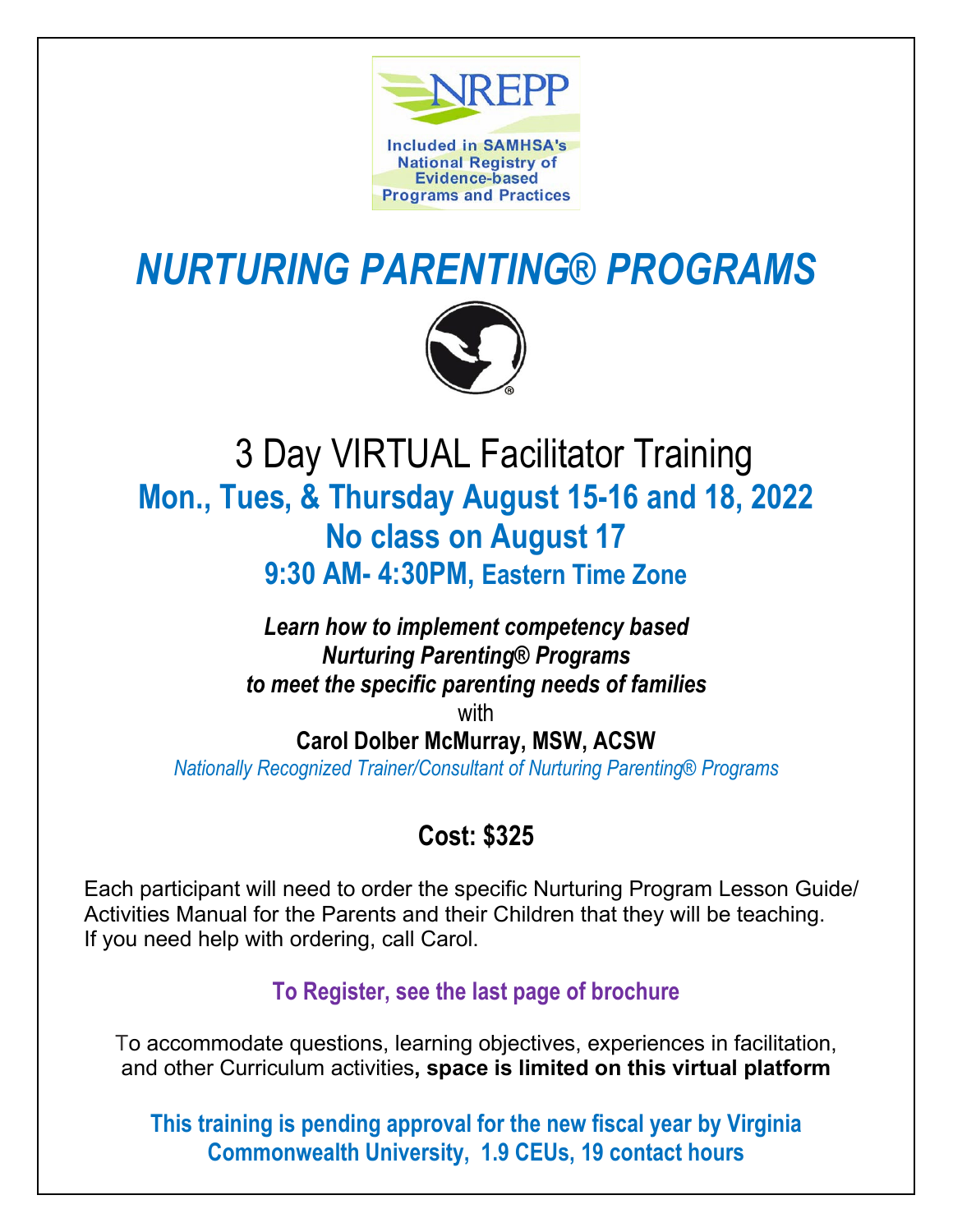### **The Nurturing Parenting® Programs**

The Nurturing Parenting® Programs are proven, evidenced based, family focused programs, recognized for their effectiveness in preventing and treating child abuse and neglect. Dept. of Social Services, Day Care Facilities, Prevention Programs of Community Services' Boards, women centers, parenting centers, and many other organizations committed to helping families and children, have utilized NPP as a primary parenting program to promote healthy family life and break the cycle of child maltreatment.

### **Nurturing Parenting® Programs**, work to address the specific needs of different populations, at different levels:

**Primary Prevention-Education SECONDARY Prevention-Intervention** 

Prenatal Families™ Nurturing Skills for Families™, Prenatal -19 ABC's for Parents & Their Children 5 to 8 Nurturing Skills for Teen Parents Parents & Their Children with Special Needs & Health Challenges Nurturing America's Military Families Community Based Education (CBE) in Nurturing Parenting Nurturing Nurturing Fathers CBE for Military Families Nurturing God's Way CBE - Alcohol & Kids Don't Mix Family Nurturing Camp CBE - Alcohol, Anger & Abuse CBE - Teen Pregnancy Prevention Developing Nurturing Skills (DNS): School-Based Program

#### **TERTIARY Prevention-Treatment COMPREHENSIVE**

Parents & Their Infants, Toddlers & Preschoolers - 16 Sessions Teen Parents & Their Children Parents & Their School-Age Children 5-11 Years Parents & Their Infants, Toddlers & Preschoolers Young Parents & Their Families - 16 Sessions Spanish Speaking Parents & Their Children Birth to 12 Parents & Adolescents **Spanish Speaking Parents & Their Children 4 to 12 Years** Spanish Speaking Parents & Their Children 4 to 12 Years Hmong Parents & Adolescents Families in Substance Abuse Treatment & Recovery **Supplemental Programs too** It's All About Being a Teen for African-American Families ™ for African-American Families ™

Native-American

**For more information on programs, go to [www.nurturingparenting.com](http://www.nurturingparenting.com/) to review which Program most meets your families' needs or call the trainer Carol, prior to the training to discuss. In these 19 hours of training, you will learn:**

- The philosophy, values, goals, structure, and validation of the Nurturing Parenting® Programs
- The 5 Parenting Constructs of abuse/neglect and how NPP works on: Re-Parenting in knowledge/ beliefs and skills, the impact of maltreatment on brain development, how to assess high risk parenting beliefs, how to gather process evaluation data as well as pre-post program evaluation data.
- How to utilize competency- based parenting lessons and programs to meet individual parenting needs of families; How to Implement group and home- based Nurturing Parenting® Programs at the different prevention levels: primary, secondary, tertiary, and comprehensive; including hands-on practice activities in, use of program materials/ videos, assessment tools, family home practice assignments, icebreakers, family time. This training works to simulate the format of what takes place in a Nurturing Parenting® Program class.
- How to administer and score online versions of the Adult-Adolescent Parenting Inventory (AAPI-2) and Nurturing Skills Competency Scale (NSCS) and how to best select the Nurturing Parenting® Program model for your organization.

During this training**, different Nurturing Parenting® Program Curricula will be discussed. The Nurturing God's Way Parenting Program for Christian Families®, the Nurturing Program for Parents & Their Children with Special Needs and Health Challenges ™, and Nurturing Father's Program require separate specialized or advanced training. Please go to the website [www.nurturingparenting.com](http://www.nurturingparenting.com/) for information on these 3 different trainings. The review & purchase of the N.P.P. Curricula is ordered on the website through Family Development Resources, Inc.** 

**Questions about the training? Contact Carol Dolber McMurray, MSW, ACSW at 804-402-1484 (c)**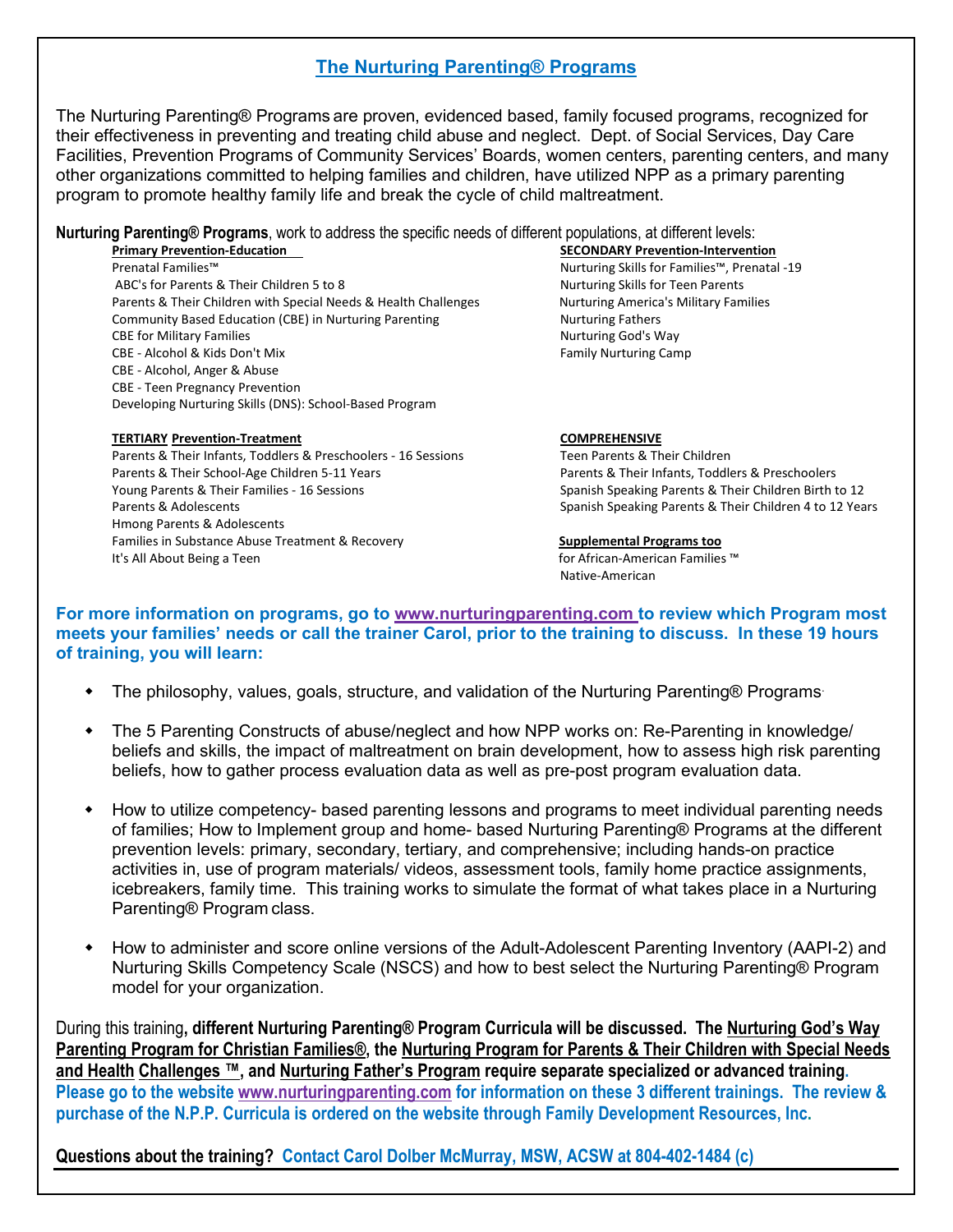**About the Trainer: Carol Dolber McMurray, MSW, ACSW, is a Nationally Recognized Trainer/ Consultant with the Nurturing Parenting® Programs and an** active Member & Coordinator of **Virginia and Our Extended Nurturing Network**. She has worked with and on behalf of children and families for over thirty-five years, particularly in the field of foster family care and adoption. Carol has conducted Nurturing Parenting® Program Trainings for over twenty-five years, provided workshops on Nurturing Parenting®, the Community Based Education NP, facilitated Nurturing Skills groups with adolescents, utilized Nurturing Parenting® in In-Home Services and Foster/Resource/ Adoption training, and helped organizations in the implementation of Nurturing Parenting® to meet their community needs.

Carol serves as a Trainer and Life Book Consultant with Child & Family Development and Consultation Services **[\(www.childfamilydevelopment.com](http://www.childfamilydevelopment.com/)**) in Virginia. In her work to promote a Nurturing family life and assist children and all their families affected by child maltreatment, she also provides workshops and seminars on Healthy Brain Development; Attachment, Trauma and Loss Issues; Communication and Problem-Solving; Facilitation/ Group and Family Dynamics; and Pre-Service and In-service Trainings with Foster/Resource/Adoptive Families.

## **TO REGISTER, SEND IN COMPLETED FORM WITH PAYMENT OF \$325/PERSON No space in training is reserved until fee of \$325 per person is received.**

**Pay by check? Make it Payable to: Child & Family Development and Consultation Services, 1508 Treboy Ct., Richmond, VA 23226.** 

OR **Pay by credit card? Send an email to**: [Dolber@msn.com](mailto:Dolber@msn.com) with registration below.

A PayPal invoice to the email address of the one paying for the training will be sent. **After payment & registration are received, an email confirmation will be sent.**

**\_\_\_\_\_\_\_\_\_\_\_\_\_\_\_\_\_\_\_\_\_\_\_\_\_\_\_\_\_\_\_\_\_\_\_\_\_\_\_\_\_\_\_\_\_\_\_\_\_\_\_\_\_\_\_\_\_\_\_\_\_\_\_\_\_\_\_\_\_\_\_\_\_\_\_\_\_\_\_**

**\_\_\_\_\_\_\_\_\_\_\_\_\_\_\_\_\_\_\_\_\_\_\_\_\_\_\_\_\_\_\_\_\_\_\_\_\_\_\_\_\_\_\_\_\_\_\_\_\_\_\_\_\_\_\_\_\_\_\_\_\_\_\_\_\_\_\_\_\_\_\_\_\_\_\_\_\_\_\_\_**

**\_\_\_\_\_\_\_\_\_\_\_\_\_\_\_\_\_\_\_\_\_\_\_\_\_\_\_\_\_\_\_\_\_\_\_\_\_\_\_\_\_\_\_\_\_\_\_\_\_\_\_\_\_\_\_\_\_\_\_\_\_\_\_\_\_\_\_\_\_\_\_\_\_\_\_\_\_\_\_\_ \_\_\_\_\_\_\_\_\_\_\_\_\_\_\_\_\_\_\_\_\_\_\_\_\_\_\_\_\_\_\_\_\_\_\_\_\_\_\_\_\_\_\_\_\_\_\_\_\_\_\_\_\_\_\_\_\_\_\_\_\_\_\_\_\_\_\_\_\_\_\_\_\_\_\_\_\_\_\_\_**

Name(s) of Registrant(s) **Name** (s) **Name** (s) **Name** (s) **Name** (s) **Name** (s) **Name** (s) **Name** (s) **Name** (s) **Name** (s) **Name** (s) **Name** (s) **Name** (s) **Name** (s) **Name** (s) **Name** (s) **Name** (s) **Name** (s) **Name** (s)

**Agency Name & email address of person paying the invoice: \_\_\_\_\_\_\_\_\_\_\_\_\_\_\_\_\_\_\_\_\_\_\_\_\_\_\_\_**

**Full Mailing address(es) of each registrant in the training\_\_\_\_\_\_\_\_\_\_\_\_\_\_\_\_\_\_\_\_\_\_\_\_\_\_\_\_\_\_\_**

**Email address of each registrant\_\_\_\_\_\_\_\_\_\_\_\_\_\_\_\_\_\_\_\_\_\_\_\_\_\_\_\_\_\_\_\_\_\_\_\_\_\_\_\_\_\_\_\_\_\_\_\_\_\_\_\_\_**

**Phone No. Letter the set of the set of the set of the set of the set of the set of the set of the set of the set of the set of the set of the set of the set of the set of the set of the set of the set of the set of the** 

**PLEASE NOTE: When paid spaces have filled, registration will be closed. In addition, no registrations can be taken after August 8th, for the August 15, 16 and Aug. 18, 2022, training. All paid fees are transferable for a future NPP training when used within 6 month of start date of Aug. 15th. No refunds for cancellations.** 

**BE SURE TO REGISTER YOUR NAME, PHONE NO., MAILING & E-MAIL ADDRESSES.** You will receive instructions through your e-mail about the virtual entry for training as well as material to read before training begins. Handouts will be sent PRIOR, so you can print them out to use during the training. You will need to order the Specific Nurturing Program curricula you plan to provide with parents and/or children prior to the start of training. **Any questions on this, please call Carol**